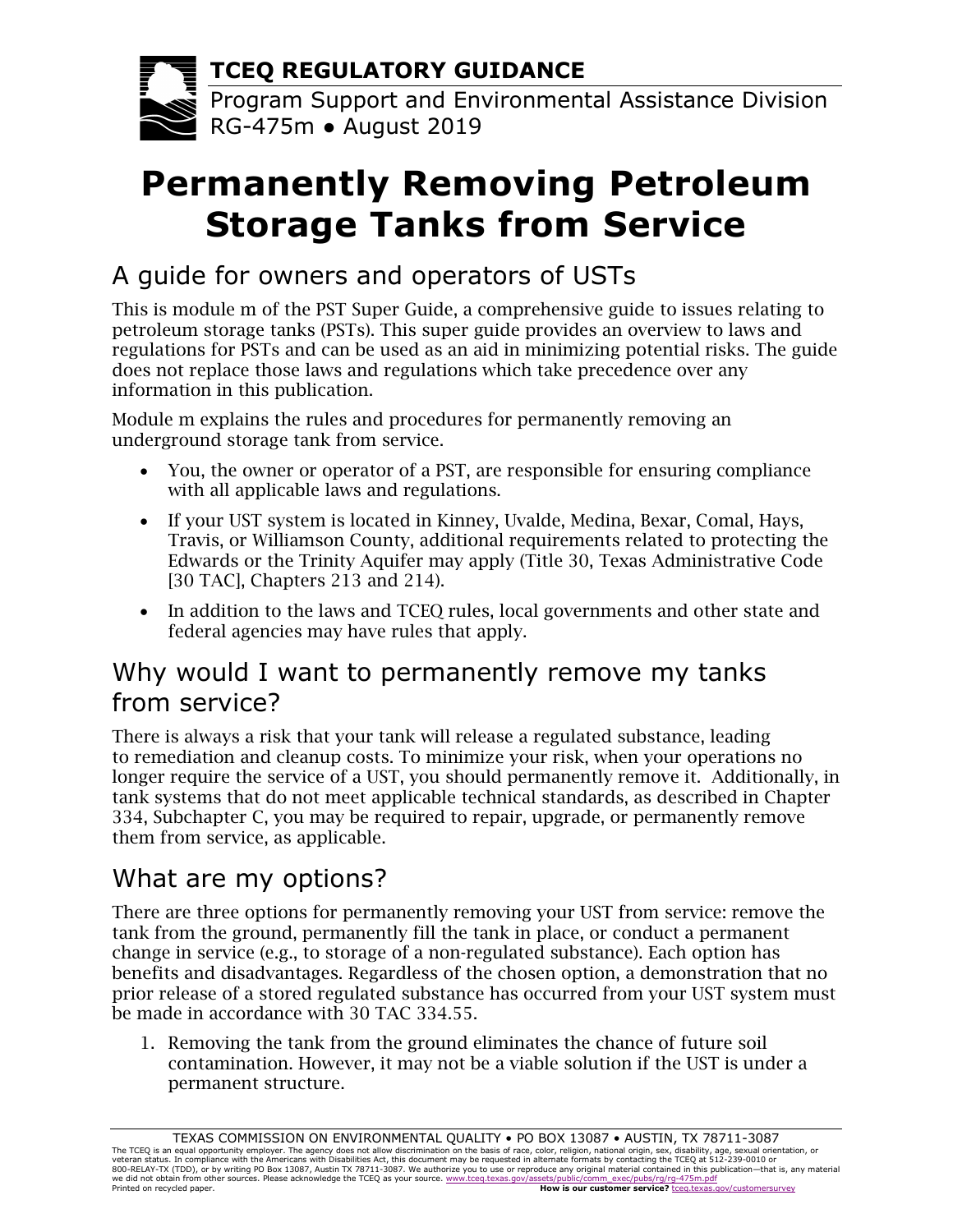- 2. Permanently filling your UST with an inert material may make your property harder to sell in the future, as compared with removal from the ground. You should also contact the city and county governments to make sure abandonment in place is allowed in your locality.
- 3. If you carry out a change in service, you must use your UST for a beneficial purpose and the tank must be thoroughly cleaned of all regulated substances prior to reuse. Thoroughly cleaning the UST to prevent contamination of the new non-regulated stored substance is difficult and may be impractical.

In addition to the benefits and disadvantages of each option, the cost associated with each may vary. To determine the best solution, you should discuss the benefits, disadvantages, and costs of each option with your TCEQ-registered contractor.

## What requirements apply to each option?

In addition to the general requirements that apply to permanent removal from service, there are specific requirements for each option (Table 1).

|                                                                                                                  | <b>Remove Tank</b><br>from Ground | <b>Permanently</b><br><b>Fill Tank</b> | <b>Change in</b><br><b>Service</b> |
|------------------------------------------------------------------------------------------------------------------|-----------------------------------|----------------------------------------|------------------------------------|
| Notify TCEQ 30 days prior to removal (submit<br>Form TCEQ-00495)                                                 | X                                 | X.                                     | X                                  |
| Notify (and, if necessary, get approval from)<br>local government and fire marshal                               | X                                 | X                                      | X                                  |
| Notify TCEQ regional office 24 to 72 hours<br>before removal                                                     | X                                 | X                                      | X                                  |
| Empty UST of all regulated substance and<br>accumulated sludge, and purge vapors                                 | X                                 | X                                      | X                                  |
| Collect samples and assess site to determine<br>if any substances released (submit Form<br>TCEQ-00621)           | X                                 | X                                      | X                                  |
| Empty; disconnect; and plug, cap, or remove<br>tank, piping, and ancillary equipment                             | X                                 | X                                      |                                    |
| Remove UST from site within 24 hours                                                                             | X                                 |                                        |                                    |
| During temporary storage, ensure no ignition<br>sources are present and prevent unauthorized<br>personnel access | X                                 | X                                      | X                                  |
| Do not store materials for human consumption<br>in the tank                                                      | X                                 | X                                      | X                                  |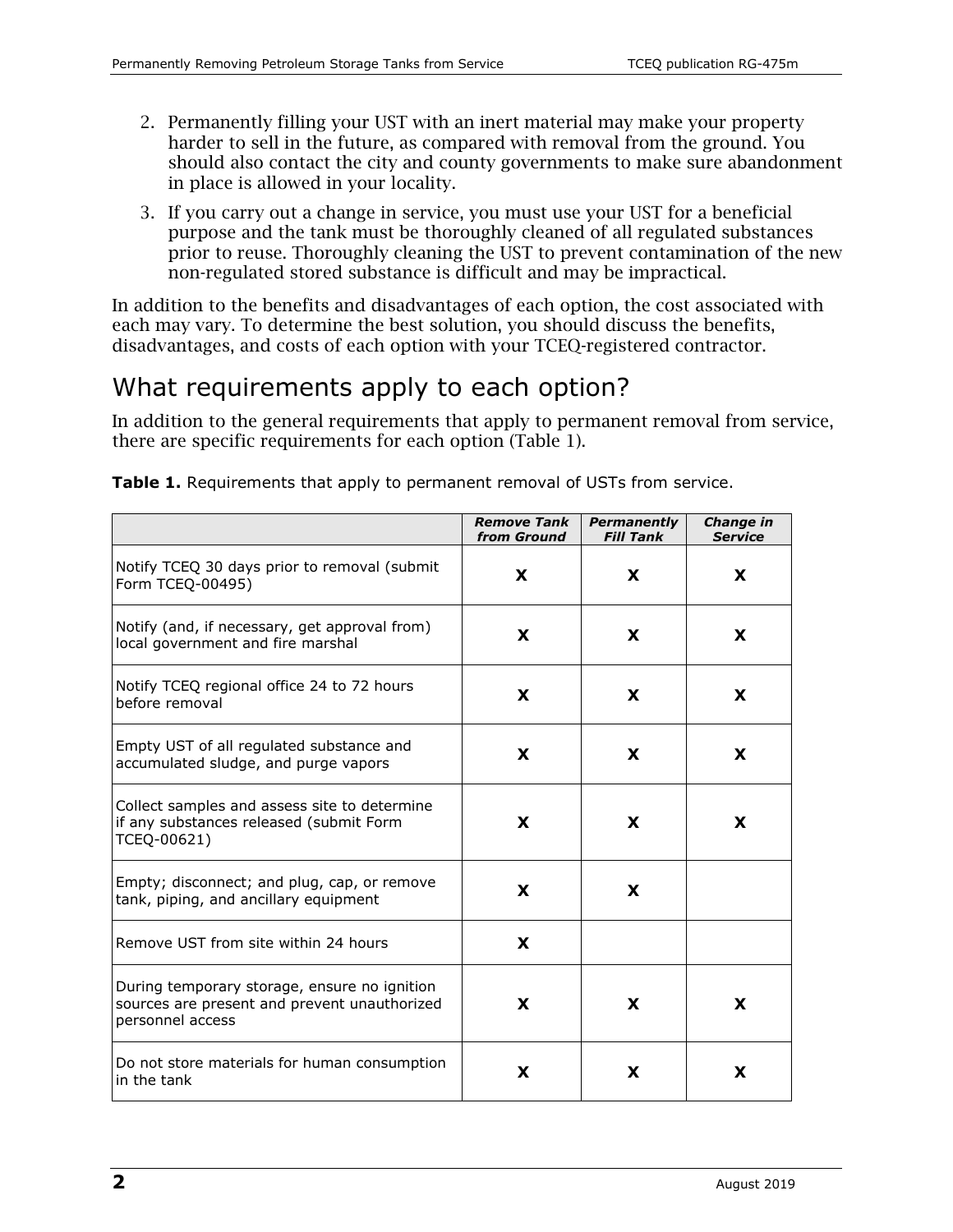|                                                                                                                                                               | <b>Remove Tank</b><br>from Ground | <b>Permanently</b><br><b>Fill Tank</b> | Change in<br><b>Service</b> |
|---------------------------------------------------------------------------------------------------------------------------------------------------------------|-----------------------------------|----------------------------------------|-----------------------------|
| Mark on the tank flammable, unusable for<br>storage of materials for human consumption,<br>and list its prior contents in lettering at least 2<br>inches high | X                                 |                                        |                             |
| Fill tank with inert material                                                                                                                                 |                                   | X                                      |                             |
| Notify owners of abandoned tank                                                                                                                               |                                   | X                                      |                             |
| Update UST registration form (submit)<br>Form TCEQ-00724)                                                                                                     | X                                 | X                                      |                             |
| Maintain records of removal                                                                                                                                   |                                   |                                        |                             |

## What records do I need to keep?

Generally, you should maintain records of installation and major repairs for the life of the UST and records of testing, inspections, basic maintenance, and daily operations for five years. Records of the following must be maintained for five years after the final UST is permanently removed from service:

- construction notification (Form TCEQ-00495) and TCEQ approval to permanently remove the UST from service;
- the location of the UST permanently removed from service;
- the date the UST was permanently removed from service;
- methods used to prepare and condition the UST for permanent removal from service;
- names, addresses, and phone numbers of all persons who permanently removed the UST from service;
- site-assessment reports;
- known substance releases; and
- for any UST removed from the ground, the methods used to handle, transport, store, and dispose of the tank.

#### What qualifications are required for a contractor who permanently removes a tank system from service?

The TCEQ administers registrations and licenses for UST contractors and supervisors. Any person or business entity that offers to undertake, represents itself as being able to undertake, or does undertake the installation, repair, or removal of a UST must hold a UST contractor registration issued by TCEQ. An individual supervising the installation, repair, or removal of a UST must hold an on-site supervisor license issued by TCEQ. An on-site supervisor must be present at the site at all times during the critical junctures of the installation, repair, or removal.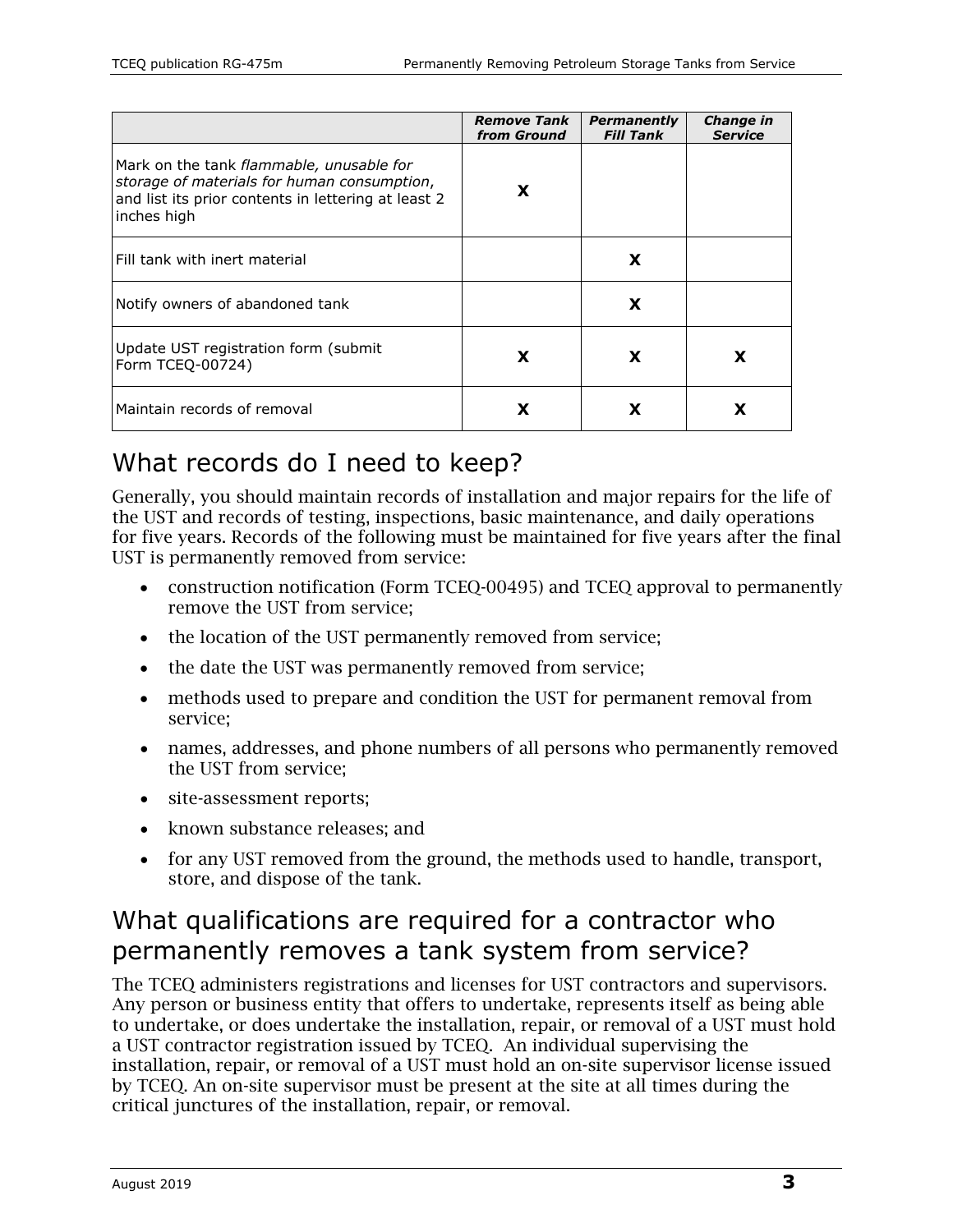## How can I find a registered UST contractor and licensed on-site supervisor in my local area?

You can find a UST contractor or supervisor in your local area by using the TCEQ website: [<www.tceq.texas.gov/goto/ust\\_remover>](http://www.tceq.texas.gov/goto/ust_remover). For additional information, see *Licensed Underground Storage Tank Contractors* (TCEQ publication RG-475c).

## What are the sampling requirements for the permanent removal from service site assessment?

According to 30 TAC 334.55(a)(6), you must demonstrate that no prior release of a stored regulated substance (i.e. gasoline) has occurred from your UST system. The sampling methods, types, location, and number of samples required in order to make that demonstration depend on the characteristics of your site and are outlined in the guidance document, *Investigating and Reporting Releases from Petroleum Storage Tanks* (RG-411).

Your sampling must occur after submitting the construction notification (form TCEQ-0495), but before the permanent removal from service is complete. To ensure that any release of a regulated substance is detected and quantified, the rules require that you consider the following when designing your sampling plan:

- how your UST is being removed from service,
- characteristics of the regulated substance you stored,
- characteristics of the backfill material and surrounding soils,
- whether groundwater is present and, if so, its depth with relation to the UST system and the surface of the ground, and
- any other factors that may affect the reliability or effectiveness of the site assessment procedures or techniques.

The TCEQ recommends that, before any release-related investigation, you assemble information on local groundwater conditions (i.e., depth to water or formation type). Under the PST Program, it is the obligation of a responsible party to accurately represent the quality of the data submitted. For example, even if groundwater sampling is not specifically required by the agency at a particular site (based on site-specific circumstances), the owner or operator may choose to conduct it on their own initiative.

Additionally, maintain your financial assurance until sampling results have been obtained and corrective action (if required) has been completed.

## Am I required to use a registered UST contractor to conduct soil and groundwater sampling?

It is not a requirement that a registered UST contractor take the samples for your UST site assessment. Rule 30 TAC 334.55 states that any "qualified personnel possessing the appropriate skills, experience, and competence to perform the assessment in accordance with recognized industry standards" are allowed to take the necessary samples. However, the person taking the samples must "be supervised by a person who is currently licensed by the TCEQ as a UST installer or on-site supervisor or currently registered with the TCEQ as a corrective action project manager."